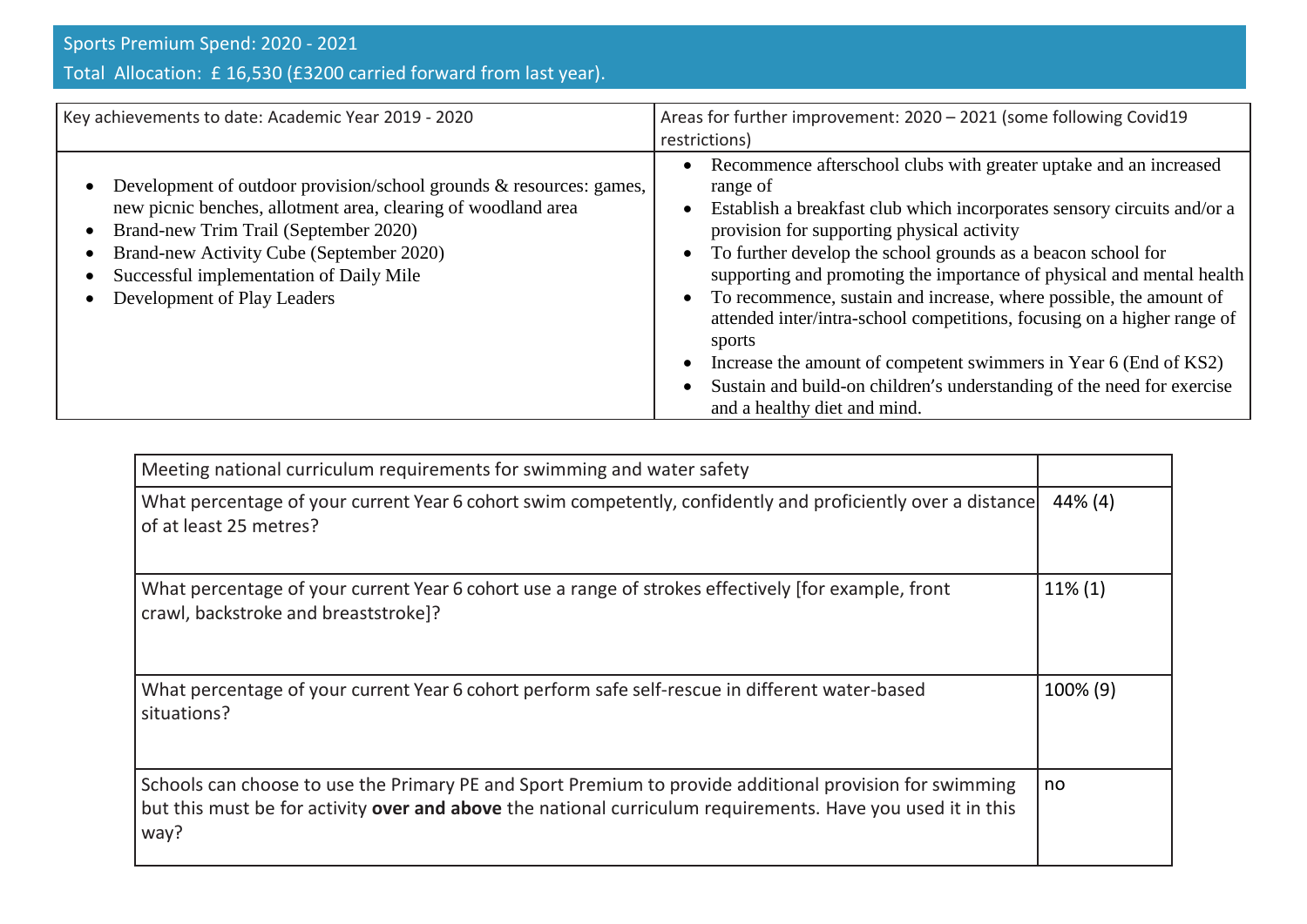| <b>Academic Year: 2020/2021</b>                                                                                                                                                         | Total fund allocated: £16,530                                                                                                                               | Date Updated: September 2020 |                                                                                                                                                                                                                                                                                  |                                                                                                                                                                                                                                                |
|-----------------------------------------------------------------------------------------------------------------------------------------------------------------------------------------|-------------------------------------------------------------------------------------------------------------------------------------------------------------|------------------------------|----------------------------------------------------------------------------------------------------------------------------------------------------------------------------------------------------------------------------------------------------------------------------------|------------------------------------------------------------------------------------------------------------------------------------------------------------------------------------------------------------------------------------------------|
| Key indicator 1: The engagement of all pupils in regular physical activity                                                                                                              |                                                                                                                                                             |                              |                                                                                                                                                                                                                                                                                  | Percentage of total allocation                                                                                                                                                                                                                 |
|                                                                                                                                                                                         |                                                                                                                                                             |                              |                                                                                                                                                                                                                                                                                  | 44%                                                                                                                                                                                                                                            |
|                                                                                                                                                                                         |                                                                                                                                                             |                              |                                                                                                                                                                                                                                                                                  |                                                                                                                                                                                                                                                |
| School focus with clarity on intended<br>impact on pupils:                                                                                                                              | Actions to achieve:                                                                                                                                         | <b>Funding</b><br>allocated: | Evidence and impact:                                                                                                                                                                                                                                                             | Sustainability and suggested<br>next steps:                                                                                                                                                                                                    |
| Provide opportunities for all children to<br>become involved in after school clubs                                                                                                      | Subsidies a range of after school<br>clubs to ensure greater access                                                                                         | £2000                        | Evidence & Impact: clubs are fully<br>subscribed; offer a range of new and number of new pupils who<br>exciting sports and these are<br>attended by a range of existing and<br>new pupils. Pupils develop greater<br>levels of fitness and build in-school<br>peer relationships | Monitor uptake e.g. numbers and<br>haven't attended previously in<br>year attending. Half termly<br>meets with Premier Sports to<br>discuss plans for new<br>clubs/provisions. Conduct pupil<br>voice to inform and promote via<br>assemblies. |
|                                                                                                                                                                                         | Bikeability & Scooter ability $-$<br>children develop safe<br>cycling/scootering skills (and<br>associated cover costs)                                     | E200                         | Evidence $&$ impact: higher number<br>of pupils biking and/or scootering to happens each year for next year<br>school safely. Greater levels of<br>fitness.                                                                                                                      | Bikeability: ensure booking<br>to avoid disappointment. Ensure<br>enough space for safe<br>parking/storage of bikes/scooters.                                                                                                                  |
|                                                                                                                                                                                         | Purchase of resources to facilitate<br>more active lunchtimes e.g.<br>refreshing and updating resources in<br>the PE shed (School Council<br>Consultation). | £530                         | Evidence & Impact: more active<br>children observed at break and<br>lunch. Less behavioural logs as a<br>result of engagement                                                                                                                                                    | Monitor uptake at school -<br>promote assemblies/on gate<br>duties those using this form of<br>transport into school                                                                                                                           |
| Swimming for whole school so that skills Keep school swimming pool running $\left  \epsilon \right $ 2400<br>are developed from reception onwards<br>and maintained through year groups | this academic year; signpost<br>necessary training e.g. for caretaker;<br>resuscitation training for staff;<br>provide additional cover for this to         |                              | Evidence Impact: Important for the Maintain yearly training; ensure<br>safety of the children in the school<br>due to the close proximity of rivers.<br>A large amount of children progress<br>through the school from non-                                                      | cover, changing facilities<br>(upkeep of) is<br>maintained/prioritized. Planning<br>for use of pool begins in April                                                                                                                            |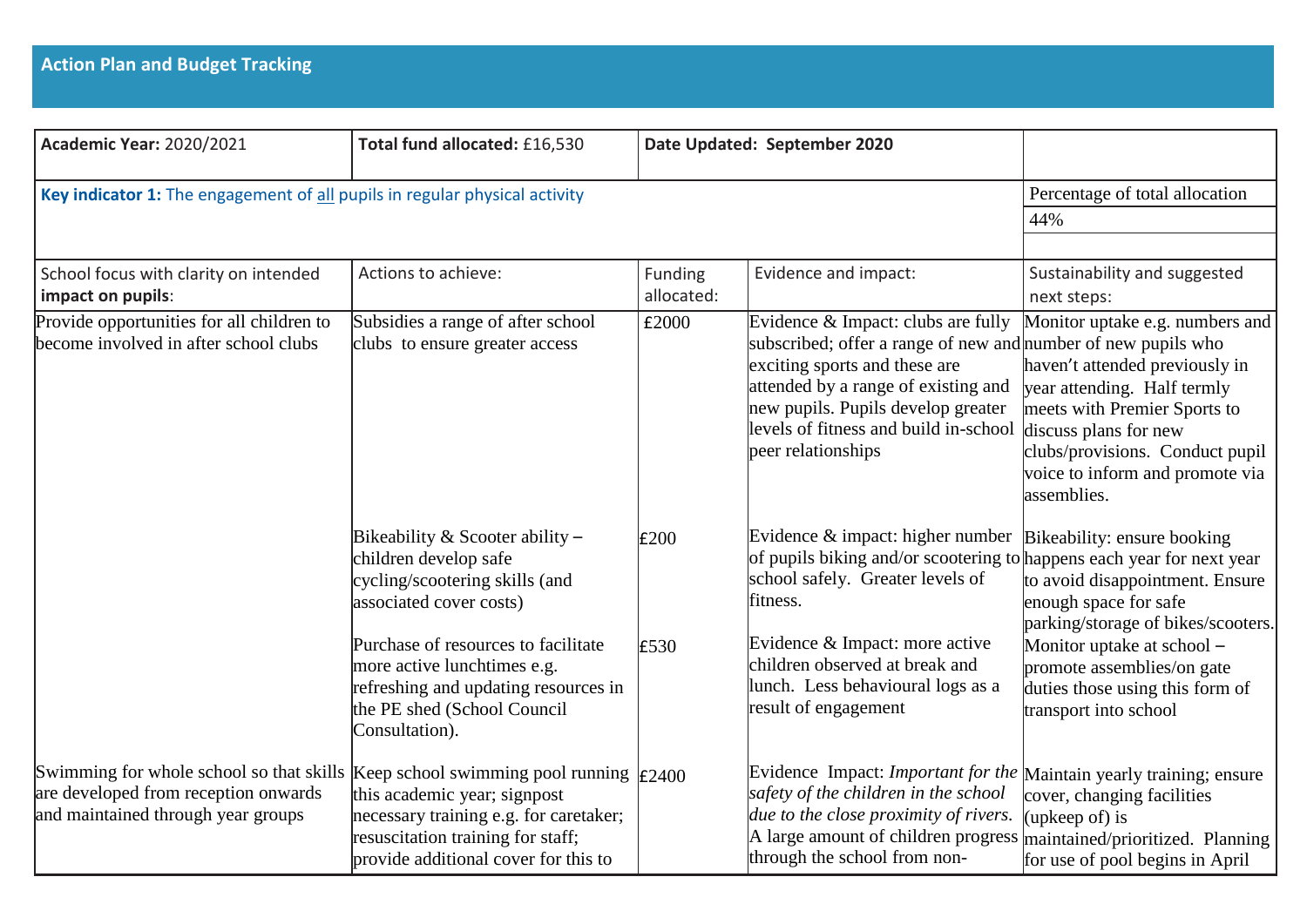|                                      | happen. Cost of maintenance on                      | swimmers into more confident        | each year.                         |
|--------------------------------------|-----------------------------------------------------|-------------------------------------|------------------------------------|
|                                      | changing rooms: repairs or removal.                 | swimmers. Children develop fitness  |                                    |
|                                      |                                                     | and enhanced 'life-saving' skills.  |                                    |
|                                      |                                                     |                                     |                                    |
|                                      |                                                     |                                     |                                    |
|                                      |                                                     |                                     |                                    |
| Provide opportunities for a range of | Identify pupils with need for sensory $\vert$ £2000 | Evidence & Impact: observations     | In liaison with trained TA,        |
| pupils to access a sensory circuit   | support/engagements - change half                   | from class teachers suggest pupils  | SENCO refers each term/half        |
| provision before school              | termly. Paid O/T to trained member                  | are more ready to learn and exhibit | termly. Provision remains part of  |
|                                      | of staff to deliver before school                   | higher levels of concentration in   | school's focused provision         |
|                                      |                                                     |                                     | process and therefore evaluation   |
|                                      |                                                     | class.                              |                                    |
|                                      |                                                     |                                     | takes place, assessing impact on   |
|                                      |                                                     |                                     | child. Flexibility in provision to |
|                                      |                                                     |                                     | allow for unforeseen needs as      |
|                                      |                                                     |                                     | they emerge (signposted by class   |
|                                      |                                                     |                                     | teachers)                          |
|                                      |                                                     |                                     |                                    |
|                                      |                                                     |                                     |                                    |
|                                      |                                                     |                                     |                                    |
|                                      |                                                     |                                     |                                    |
|                                      |                                                     |                                     |                                    |
|                                      |                                                     |                                     |                                    |
|                                      |                                                     |                                     |                                    |
|                                      |                                                     |                                     |                                    |
|                                      |                                                     |                                     |                                    |
|                                      |                                                     |                                     |                                    |
|                                      |                                                     |                                     |                                    |
|                                      |                                                     |                                     |                                    |
|                                      |                                                     |                                     |                                    |
|                                      |                                                     |                                     |                                    |
|                                      |                                                     |                                     |                                    |
|                                      |                                                     |                                     |                                    |
|                                      |                                                     |                                     |                                    |
|                                      |                                                     |                                     |                                    |
|                                      |                                                     |                                     |                                    |
|                                      |                                                     |                                     |                                    |
|                                      |                                                     |                                     |                                    |
|                                      |                                                     |                                     |                                    |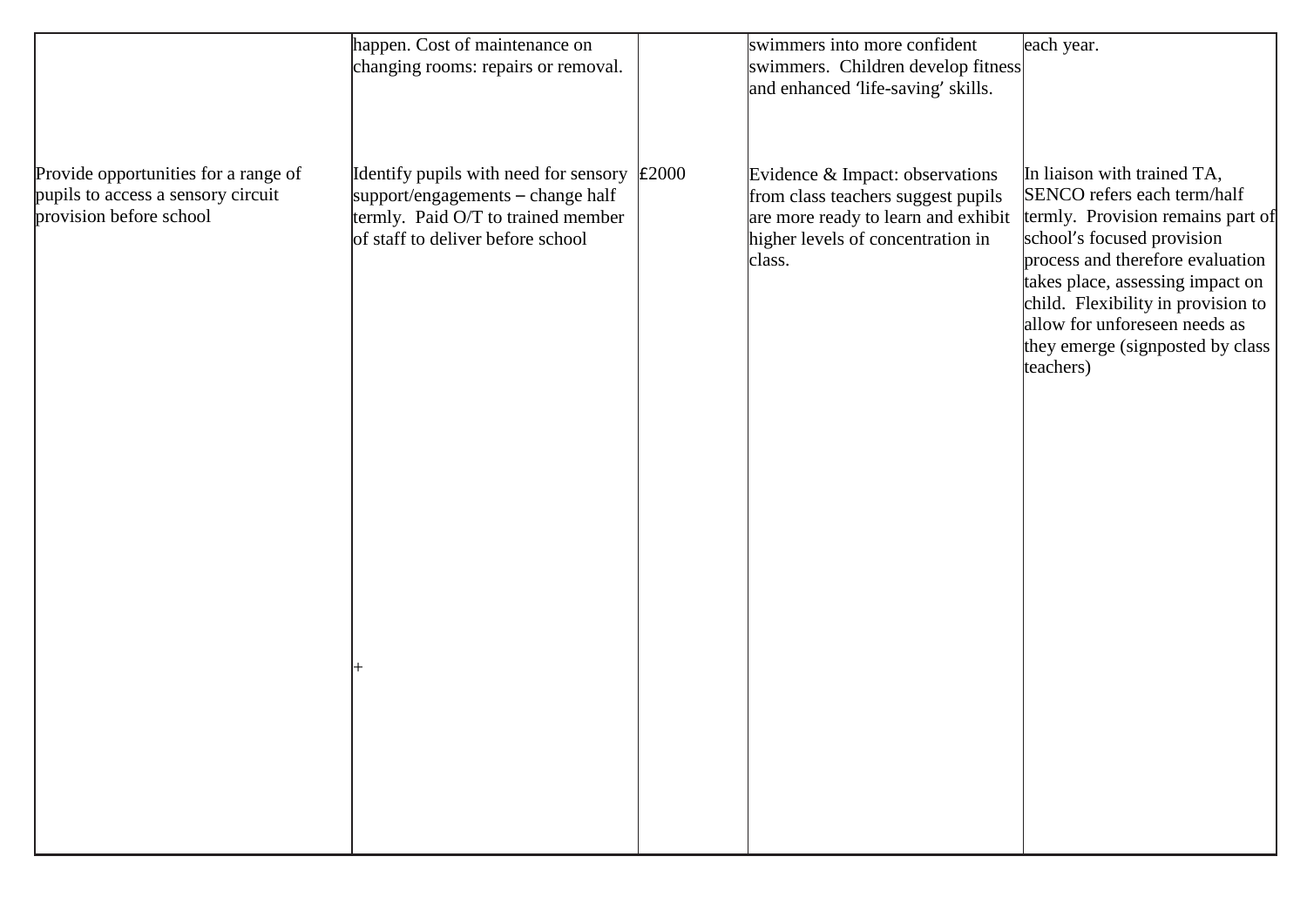| Key indicator 2: The profile of PE and sport being raised across the school as a tool for whole school improvement                                                                                                                                                                                            | Percentage of total allocation                                                                                                                                                                                                                                                                                                                                 |                       |                                                                                                                                                                                                                                                                                                                                                                                                                                                                                                        |                                                                                                                                                                                                                                                                                                                                                                                                                                                                                      |
|---------------------------------------------------------------------------------------------------------------------------------------------------------------------------------------------------------------------------------------------------------------------------------------------------------------|----------------------------------------------------------------------------------------------------------------------------------------------------------------------------------------------------------------------------------------------------------------------------------------------------------------------------------------------------------------|-----------------------|--------------------------------------------------------------------------------------------------------------------------------------------------------------------------------------------------------------------------------------------------------------------------------------------------------------------------------------------------------------------------------------------------------------------------------------------------------------------------------------------------------|--------------------------------------------------------------------------------------------------------------------------------------------------------------------------------------------------------------------------------------------------------------------------------------------------------------------------------------------------------------------------------------------------------------------------------------------------------------------------------------|
|                                                                                                                                                                                                                                                                                                               |                                                                                                                                                                                                                                                                                                                                                                |                       |                                                                                                                                                                                                                                                                                                                                                                                                                                                                                                        | 18%                                                                                                                                                                                                                                                                                                                                                                                                                                                                                  |
| School focus on intended impact on<br>pupils:                                                                                                                                                                                                                                                                 | Actions to achieve:                                                                                                                                                                                                                                                                                                                                            | Funding<br>allocated: | Evidence and impact:                                                                                                                                                                                                                                                                                                                                                                                                                                                                                   | Sustainability and suggested<br>next steps:                                                                                                                                                                                                                                                                                                                                                                                                                                          |
| The disciplines that go alongside sport<br>impacts children's view and attitudes to<br>learning and life<br>-clubs<br>-lunchtime provision<br>-visitors-paralympian,<br>healthy food<br>entering more competitions                                                                                            | Book Olympian/sporting guest/event<br>e.g. with Premier Sports and arrange<br>healthy eating workshops for all<br>classes and other activities e.g.<br>circuits etc. in the build-up to Sports<br>Day 2021 for Healthy Week. Ensure<br>that sport in school and outside<br>remains a vehicle for celebration in<br>assemblies throughout the academic<br>year. | £2000                 | Evidence & Impact<br>Children will:<br>-work together well in teams.<br>-have higher aspirations in sport<br>-will become more resilient to<br>knock backs<br>-understand the importance of<br>trying hard at what you want -<br>having goals<br>-understand the importance of<br>healthy eating and its impact on<br>their health and well being<br>-develop healthy attitude to winning profile.<br>and losing<br>-have aspirations to become<br>involved more in sport – in school<br>and eternally | Provision for Healthy Week is<br>monitored by Lead and pupil<br>voice conducted in order to<br>refine for proceeding years.<br>Healthy lunches are regularly<br>monitored and promoted in Hall<br>at lunchtimes: packed lunch and<br>school dinners. Sport<br>related/healthy lifestyle<br>assemblies happen at least every<br>term.<br>PE/PSHE Lead have visible<br>Reflections on Sports Day<br>changes from 2019 and 2021 are<br>made and model is improved<br>where appropriate. |
| Embed the Daily Mile into school routine: PE Lead to monitor/gather feedback<br>all children become physically fitter and<br>demonstrate better behaviours for<br>learning during the afternoon as a result<br>of completing this (serving as an excellent<br>brain break opportunity from the<br>classroom). | from staff                                                                                                                                                                                                                                                                                                                                                     | ENo cost              | Evidence & Impact: Children<br>observe their fitness levels gradually provision. Monitor Behaviours<br>improve throughout the year                                                                                                                                                                                                                                                                                                                                                                     | Leads monitor Daily Mile<br>for Learning across school which<br>should improve as a result of<br>greater access to sports provision<br>and healthy eating.                                                                                                                                                                                                                                                                                                                           |
| Encourage more pupils to actively enjoy<br>football at breaks/lunchtimes                                                                                                                                                                                                                                      | Purchase goals for KS1; new nets for $\vert \mathbf{f} \vert 1000$<br>KS2 and ensure pitch is marked out<br>every two weeks to sustain football<br>provision in school                                                                                                                                                                                         |                       | Evidence & impact: Children's<br>fitness levels improve through<br>greater participation.<br>Children's football skills improve<br>Greater uptake of football at<br>breaks/lunches<br>Reduction in behavioural logs<br>through heightened engagement                                                                                                                                                                                                                                                   | Monitoring of grounds<br>Develop rota for specific year<br>groups/Key Stages                                                                                                                                                                                                                                                                                                                                                                                                         |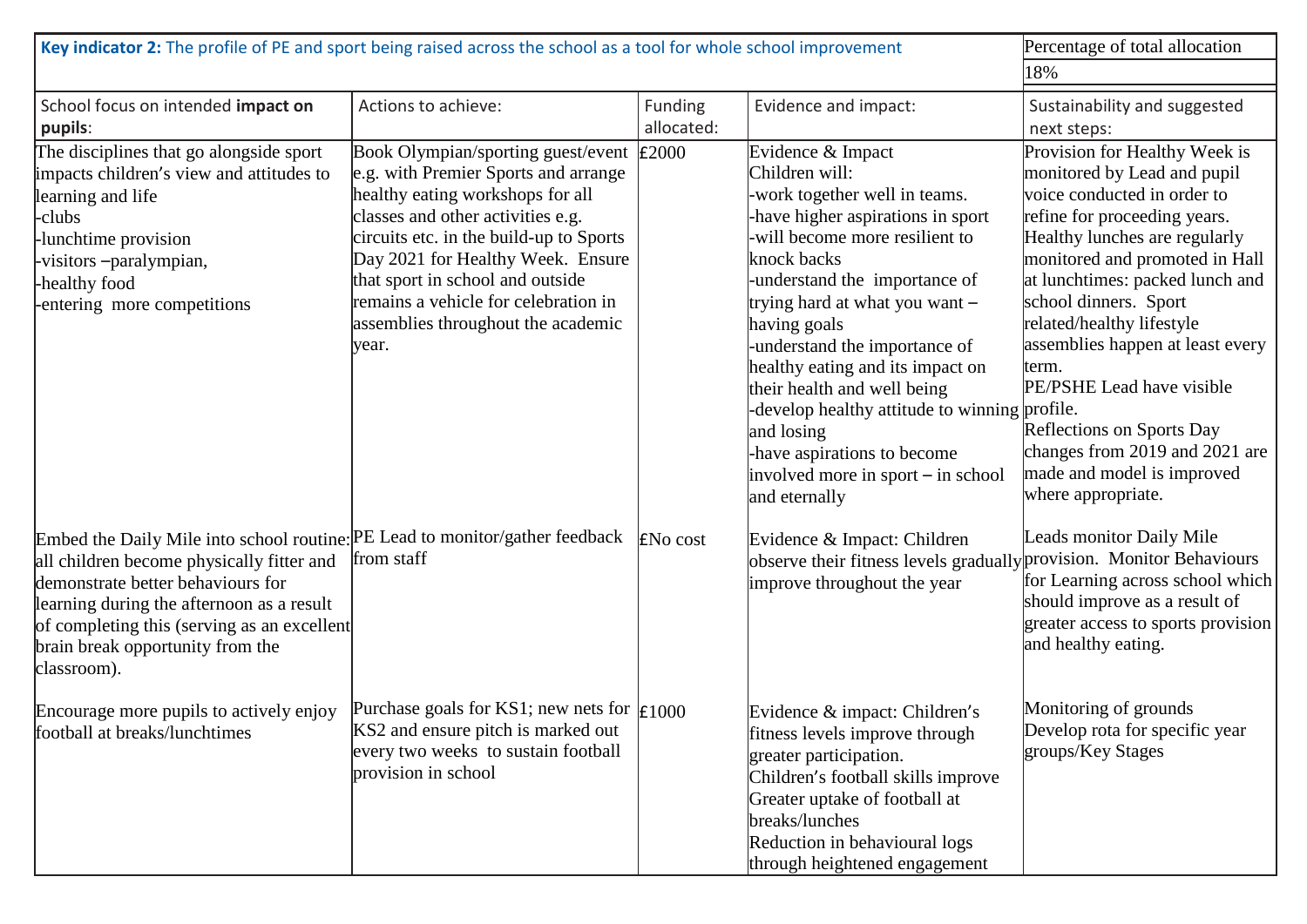| Key indicator 3: Increased confidence, knowledge and skills of all staff in teaching PE and sport                | Percentage of total allocation                                                                                         |            |                                                                                                                                                                                                                                        |                                                                                                                              |
|------------------------------------------------------------------------------------------------------------------|------------------------------------------------------------------------------------------------------------------------|------------|----------------------------------------------------------------------------------------------------------------------------------------------------------------------------------------------------------------------------------------|------------------------------------------------------------------------------------------------------------------------------|
|                                                                                                                  | 27%                                                                                                                    |            |                                                                                                                                                                                                                                        |                                                                                                                              |
|                                                                                                                  |                                                                                                                        |            |                                                                                                                                                                                                                                        |                                                                                                                              |
| School focus with clarity on intended                                                                            | Actions to achieve:                                                                                                    | Funding    | Evidence and impact:                                                                                                                                                                                                                   | Sustainability and suggested next                                                                                            |
| impact on pupils:                                                                                                |                                                                                                                        | allocated: |                                                                                                                                                                                                                                        | steps:                                                                                                                       |
| Coaching for staff in areas that they<br>feel less confident. Leading to<br>enhanced provision/better quality of | Staff audit conducted by PE Lead<br>Ensure PE Lead gets subject<br>leadership release time throughout the              | £3000      | Evidence & Impact: Staff feel more<br>empowered in delivery and are up<br>skilled. Improvement in children's                                                                                                                           | Ensure sports premium allows %<br>of funds, if necessary, in<br>proceeding years to complement                               |
| PE delivery.                                                                                                     | year (cover costs) to plan any CPD.<br>PE Lead to attend Network                                                       |            | progress. Planning has improved<br>and delivery ensures that children<br>are active for a higher percentage of                                                                                                                         | CPD. % of children achieving<br>EXS increases as a result of<br>comprehensive tuition. PE audit                              |
|                                                                                                                  | meetings/PE CPD in order to better<br>upskill/provide CPD to others                                                    |            | the lesson. Skills are taught<br>explicitly.                                                                                                                                                                                           | each year identifies staff needs -<br>led by Sports Lead.                                                                    |
| <b>Forest Schools</b>                                                                                            | Train new Lead in Forest Schools<br>(previous Lead has left school –<br>carried over). Course costs and cover<br>costs | £1500      | Evidence & Impact: Forest Schools<br>is delivered throughout academic<br>year and assists progress of those<br>children who are targeted.<br>Heightened engagement and<br>collaboration across peer<br>relationships through teamwork. | Ensure grounds are maintained so<br>that access to outdoor<br>provision/forest area can continue<br>support outdoor learning |